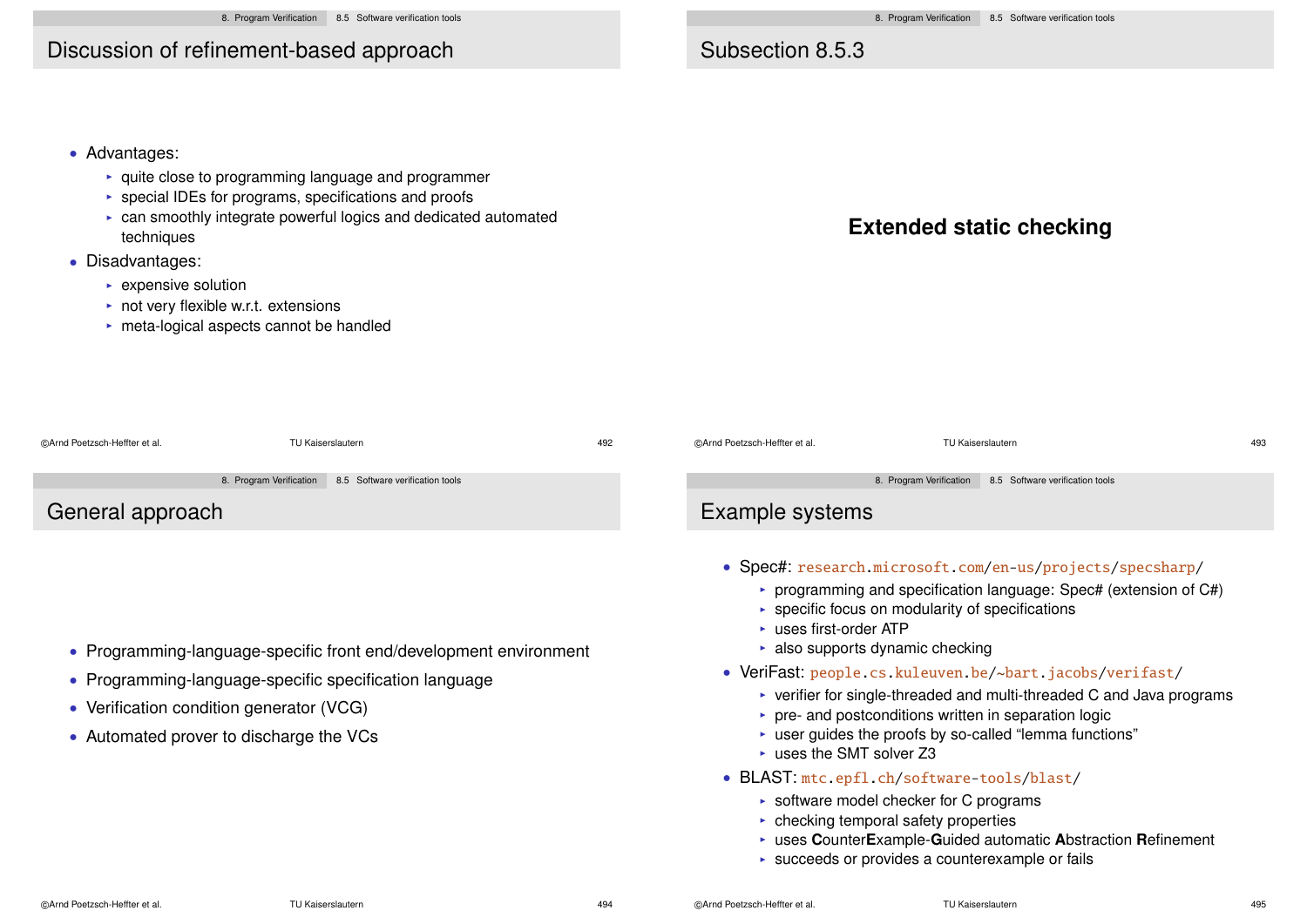### Typical architecture for ESC

## Discussion of extended static checking

#### Spec# tool architecture:



#### • Advantages:

- $\triangleright$  close to programming language and programmer
- $\rightarrow$  good integration with normal IDEs
- $\cdot$  in principle, no contact with the prover needed
- Disadvantages:
	- **>** specifications less expressive (why?), in particular w.r.t. abstraction
	- $\triangleright$  error messages can be tricky if checking fails
	- $\triangleright$  helping the prover can get difficult

| ©Arnd Poetzsch-Heffter et al. | TU Kaiserslautern |                                                         | 496 | @Arnd Poetzsch-Heffter et al. | TU Kaiserslautern                                       | 497 |
|-------------------------------|-------------------|---------------------------------------------------------|-----|-------------------------------|---------------------------------------------------------|-----|
|                               |                   | 8. Program Verification 8.5 Software verification tools |     |                               | 8. Program Verification 8.5 Software verification tools |     |
| Subsection 8.5.4              |                   |                                                         |     | General approach              |                                                         |     |

### **Specification and refinement**

- Support the formal development from software models to programs
- Relate software models on different levels of abstraction
- Proof refinement properties by generating verification conditions
- Possibly several provers to discharge the VCs (automated and/or interactive)